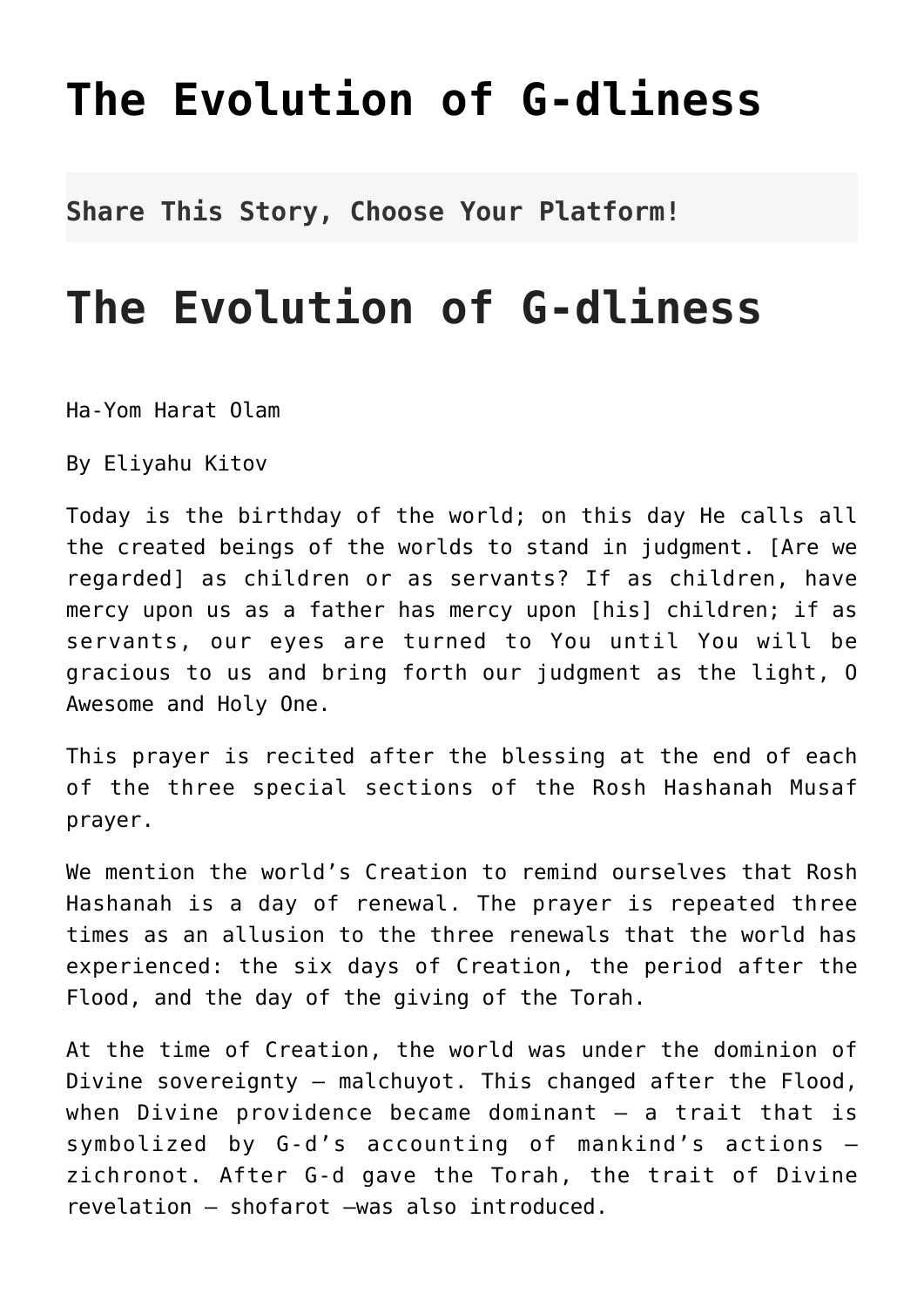For the first 1,656 years after Creation, G-d treated man with the attribute of sovereignty alone. The L-rd, King of the Universe, crowned man over the lower creations; he imbued him with honor, granted him power and might, made his life long, and let him do as he wished without restraining him through precepts and obligations.

He did not give him the Torah, nor the Seven Laws of the gentiles [except by allusion], and He promised neither reward nor punishment, for those who are members of the King's household should not require any codes.

They are expected simply to live up to their greatness, retain the honor of the Kingdom, and be worthy of their high standing, by upright deeds and thoughts, as prescribed by the wisdom of their hearts.

But man was unable to stand up to the test of sovereignty. Instead of imbuing the world with grace through the mighty powers that he had been granted, he filled the whole world with greed, ugliness, and wickedness. Instead of becoming a partner of He Who created the world for him with grace and love, he became instead an associate of Satan, and used his greatness only to corrupt.

For many years G-d treated man with tolerance and patience. But when man showed that there was no chance that he would change his evil ways, the Flood came and inundated the world. It was apparent that a world based on the foundation of sovereignty alone could no longer exist. Man's instincts would always overpower him if he lived in a world without fear or worry.

Thus, G-d tempered the trait of Divine Sovereignty with the trait of Divine Providence for the next 792 years. Perhaps sovereignty together with providence would secure the world's existence.

Man would not lose his superiority with the created world but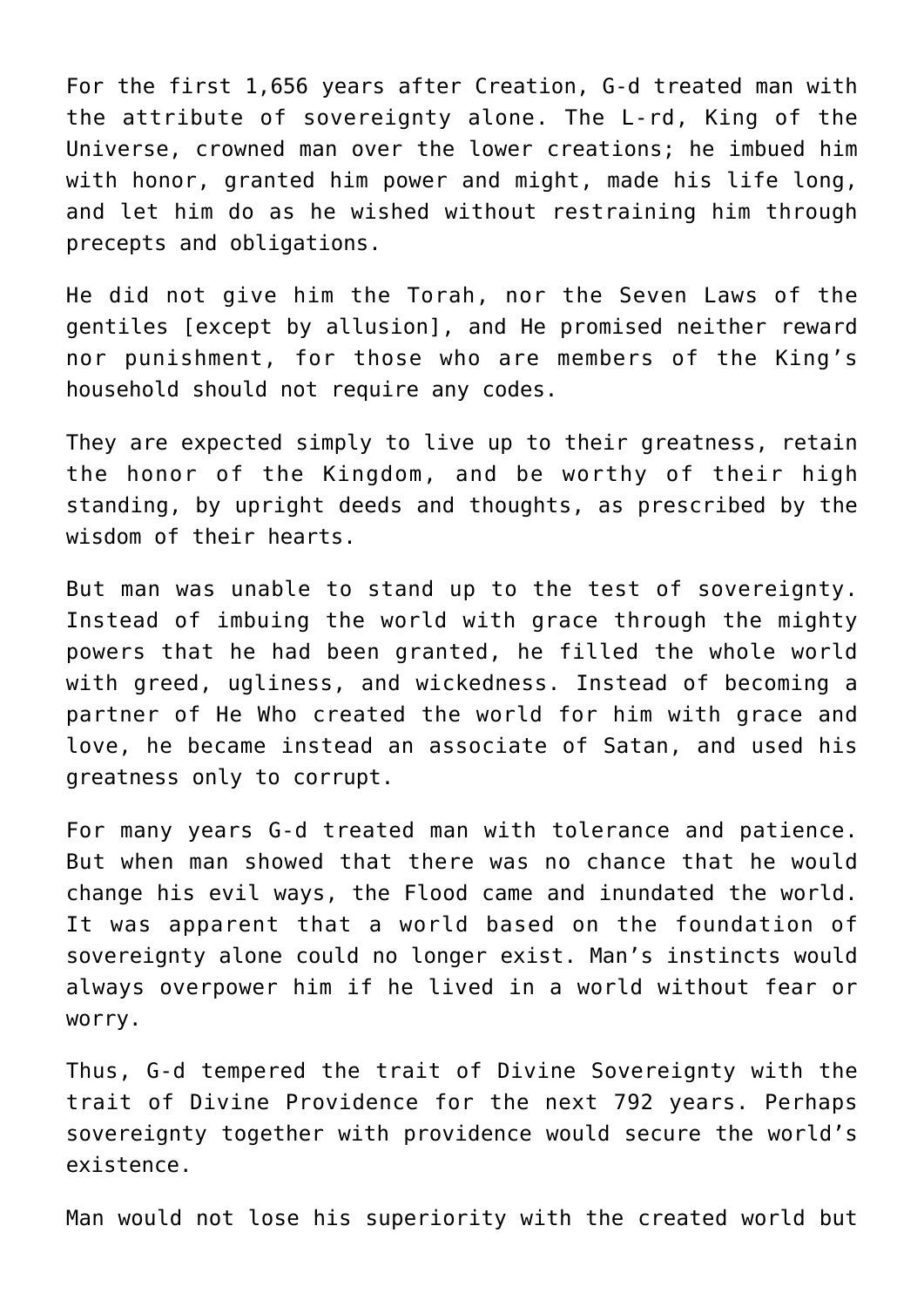he would have to accept a yoke of specific commandments and precepts  $-$  the Noahide laws  $-$  that would make him aware of his responsibilities, that he was acting under supervision and that he was accountable for his actions.

G-d also shortened the number of years that man would live and diminished his powers, so that even if he wished, he could not bring the world to a state of absolute corruption.

But man did not pass this second test either. Ten generations passed between Noah and Abraham — generations that defied Gd's law even though they knew what the result of their rebellion would be. Sovereignty and greatness had not sufficed to defend man against his evil instincts, and Divine providence did not suffice either.

The knowledge that he would be called upon to account for his deeds was not enough to keep man from transgression.

The world stood on the brink of a second disaster and would have been again subject to destruction, but a nation arose, of the descendants of Abraham, Isaac, and Jacob, creating a people that would take responsibility for all of Creation and take upon itself the task of restoring honor to those who were created in G-d's image. When they accepted G-d's Torah they saved the world from being returned to void and emptiness; at Mount Sinai the world was renewed, and this time until eternity.

With their acceptance of the Torah, G-d introduced a third element to join with sovereignty and providence as manifesting His Presence in the world. This element — Divine Revelation provided man with the ability to perceive G-d's revelation; to hear His voice speak through the Prophets; to listen to the call of conscience that would stir him to repent; to tremble in awe of the Creator when the shofar blasts would remind man to consider who he is and what he must do.

Thus, the world after Sinai stands on three pillars: the